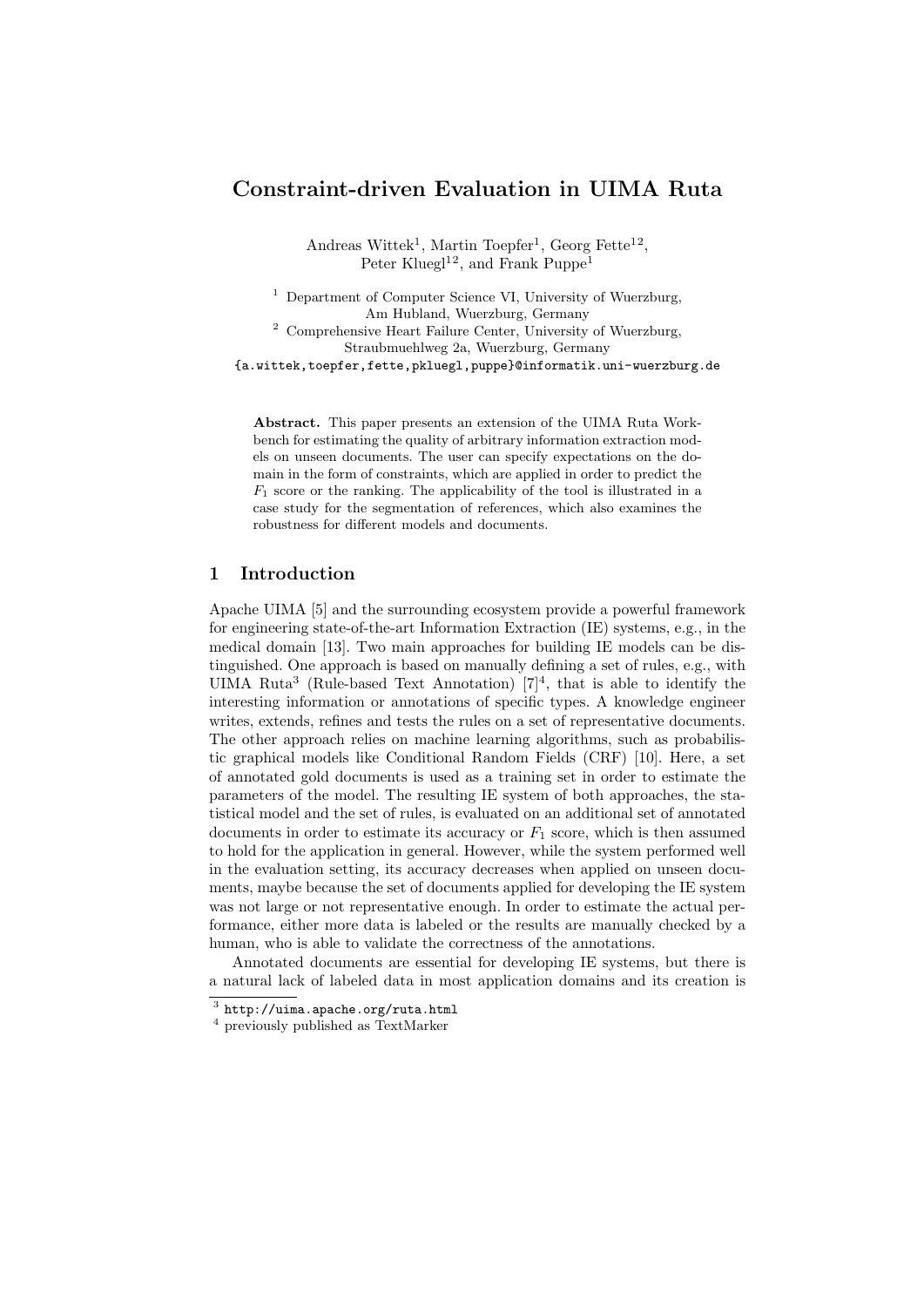error-prone, cumbersome and time-consuming as is the manual validation. An automatic estimation of the IE system's quality on unseen documents would therefore provide many advantages. A human is able to validate the created annotations using background knowledge and expectations on the domain. This kind of knowledge is already used by current research in order to improve the IE models (c.f. [1, 6, 11]), but barely to estimate IE system's quality.

This paper introduces an extension of the UIMA Ruta Workbench for exactly this use case: Estimating the quality and performance of arbitrary IE models on unseen documents. The user can specify expectations on the domain in the form of constraints thus the name Constraint-driven Evaluation (CDE). The constraints rate specific aspects of the labeled documents and are aggregated to a single CDE score, which provides a simple approximation of the evaluation measure, e.g., the token-based  $F_1$  score. The framework currently supports two different kinds of constraints: Simple UIMA Ruta rules, which express specific expectations concerning the relationship of annotations, and annotationdistribution constraints, which rate the coverage of features. We distinguish two tasks: predicting the actual  $F_1$  score of a document and estimating the ranking of the documents specified by the actual  $F_1$  score. The former task can give answers on how good the model performs. The latter task points to documents where the IE model can be improved. We evaluate the proposed tool in a case study for the segmentation of scientific references, which tries to estimate the  $F_1$  score of a rule-based system. The expectations are additionally applied on documents of a different distribution and on documents labeled by a different IE model. The results emphasize the advantages and usability of the approach, which works already with minimal efforts due to a simple fact: It is much easier to estimate how good a document is annotated than to actually identify the positions of defective or missing annotations.

The rest of the paper is structured as follows. In the upcoming section, we describe how our work relates to other fields of Information Extraction research. We explain the proposed CDE approach in Section 3. Section 4 covers the case study and the corresponding results. We conclude with pointers to future work in Section 5.

## 2 Related Work

Besides standard classification methods, which fit all model parameters against the labeled data of the supervised setting, there have been several efforts to incorporate background knowledge from either user expectations or external data analysis. Bellare et al. [1], Graça et al.  $[6]$  and Mann and McCallum [11], for example, showed how moments of auxiliary expectation functions on unlabeled data can be used for such a purpose with special objective functions and an alternating optimization procedure. Our work on constraint-driven evaluation is partly inspired by this idea, however, we address a different problem. We suggest to use auxiliary expectations to estimate the quality of classifiers on unseen data.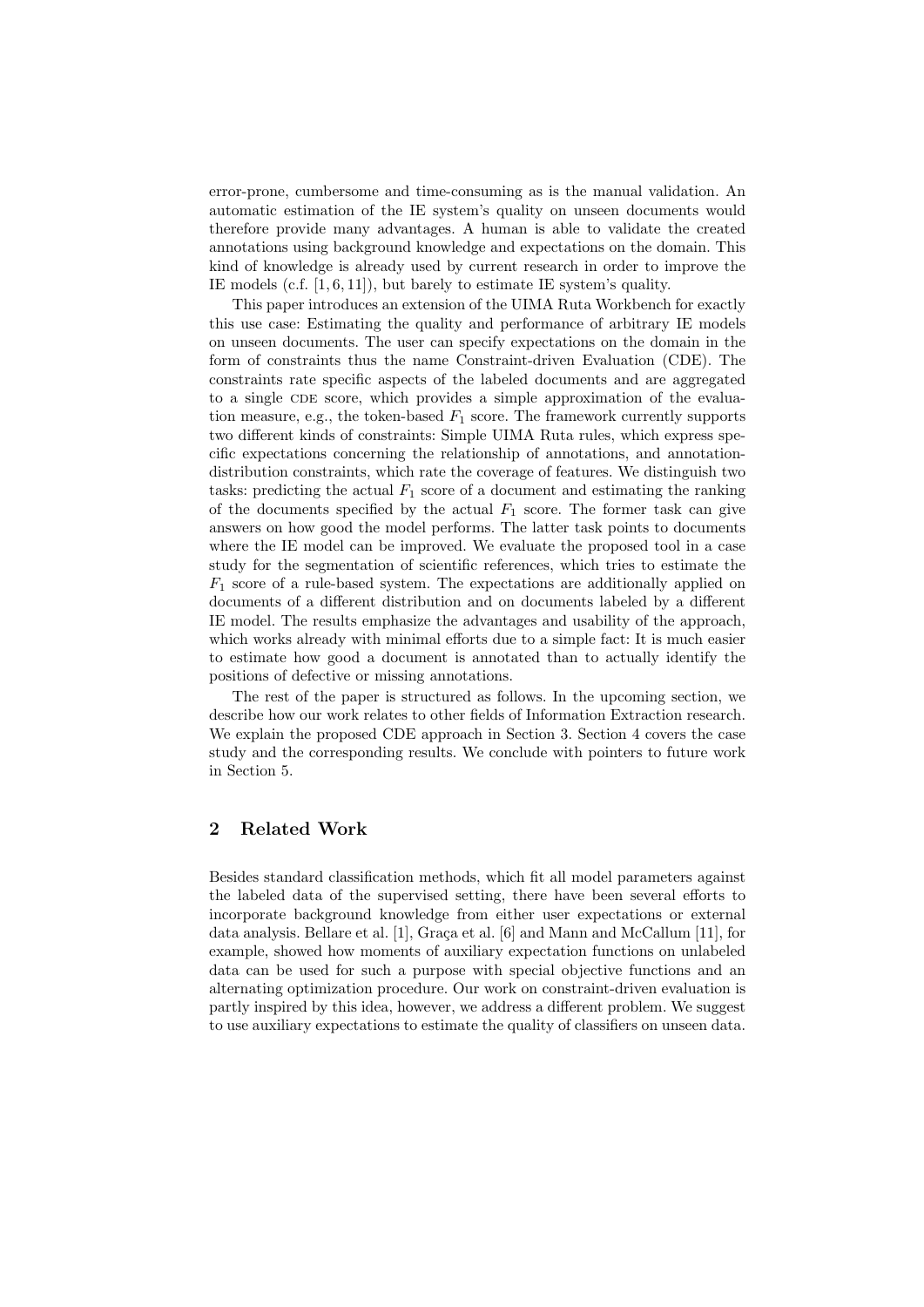A classifier's confidence describes the degree to which it believes that its own decisions are correct. Several classifiers provide intrinsic measures of confidence, for example, naive Bayes classifiers. Culotta and McCallum [4], for instance, studied confidence estimation for information extraction. They focus on predictions about field and record correctness of single instances. Their main motivation is to filter high precision results for database population. Similar to CDE, they use background knowledge features like record length, single field label assignments and field confidence values to estimate record confidence. CDE generalizes common confidence estimation because the goal of CDE is the estimation of the quality of arbitrary models.

Active learning algorithms are able to choose the order in which training examples are presented in order to improve learning, typically by selective sampling [2]. While the general CDE setting does not necessarily contain aspects of selective sampling, consider for example the batch  $F_1$  score prediction task, the ranking task can be used as a selective sampling strategy in applications to find instances that support system refactoring. The focus of the  $F_1$  ranking task, however, still differs from active learning goals which is essential for the design of such systems. Both approaches are supposed to favor different techniques to fit their different objectives. Popular active learning approaches such as density-weighting (e.g., [12]) focus on dense regions of the input distribution. CDE, however, tries to estimate the quality of the model on the whole data set and hence demands for differently designed methods. Despite their differences, the combination of active learning and CDE would be an interesting subject for future work. CDE may be used to find weak learners of ensembles and informative instances for these learners.

#### 3 Constraint-driven Evaluation

The Constraint-driven Evaluation (CDE) framework presented in this work allows the user to specify expectations about the domain in form of constraints. These constraints are applied on documents with annotations, which have been created by an information extraction model. The results of the constraints are aggregated to a single CDE score, which reflects how well the annotations fulfill the user's expectations and thus provide a predicted measurement of the model's quality for these documents. The framework is implemented as an extension of the UIMA Ruta Workbench. Figure 1 provides a screenshot of the CDE perspective, which includes different views to formalize the set of constraints and to present the predicted quality of the model for the specified documents.

We define a constraint in this work as a function  $C : CAS \rightarrow [0,1]$ , which returns a confidence value for an annotated document (CAS) where high values indicates that the expectations are fulfilled. Two different types of constraints are currently supported: Rule constraints are simple UIMA Ruta rules without actions and allow to specify sequential patterns or other relationships between annotations that need to be fulfilled. The result is basically the ratio of how often the rule has tried to match compared to how often the rule has actually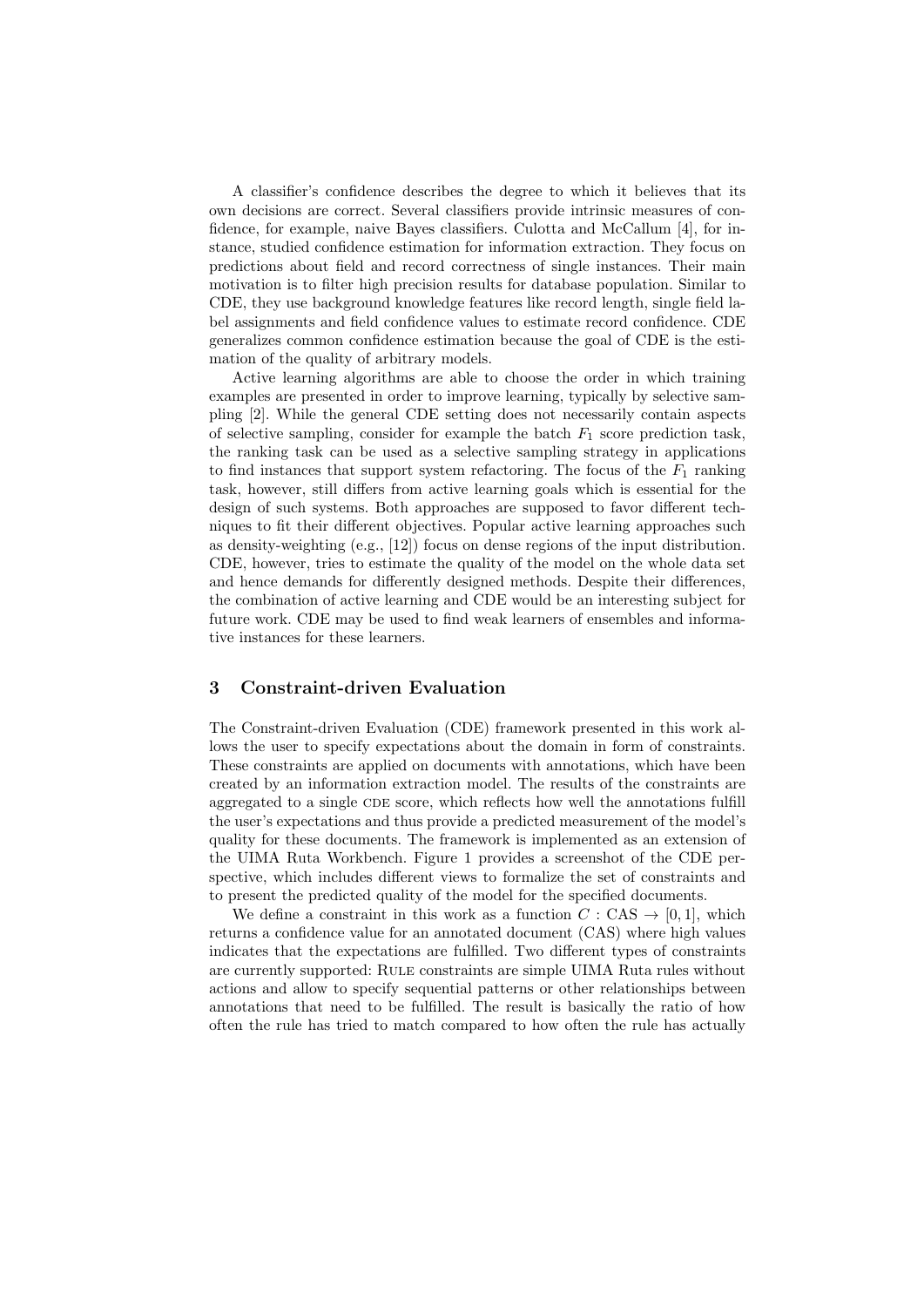| <b>00</b><br>$\mathbf{x}$<br>UIMA Ruta CDE - CDE2/data/processed/fold3/1471-2105-12-43.pdfbox.txt.xmi (CDE2/descriptor/types/Bibtex.xml) - Eclipse Platform |                                                                                                                                  |                                                                         |                                                     |                          |                                 |                               |                                                      |        |  |       |
|-------------------------------------------------------------------------------------------------------------------------------------------------------------|----------------------------------------------------------------------------------------------------------------------------------|-------------------------------------------------------------------------|-----------------------------------------------------|--------------------------|---------------------------------|-------------------------------|------------------------------------------------------|--------|--|-------|
|                                                                                                                                                             | File Edit Navigate Search Project Run Window Help                                                                                |                                                                         |                                                     |                          |                                 |                               |                                                      |        |  |       |
| UIMA Ruta C   UIMA Ruta   C. Resou <sup>22</sup>                                                                                                            |                                                                                                                                  |                                                                         |                                                     |                          |                                 |                               |                                                      |        |  |       |
| <br>Ð                                                                                                                                                       | 1471-2105-12-43.pdfb $\%$<br>J05-3001.txt.xmi<br>A97-1010.txt.xmi<br>pavidson on, chen NC, Jamison NS, musmanno LA, Nern CD, nie | <b>BE Outline Annotation Browser View</b><br><b>CDE Documents &amp;</b> |                                                     |                          |                                 | $\Omega$                      | $=$ $\Box$                                           |        |  |       |
| 懎                                                                                                                                                           | evolutionary history of the first three enzymes in pyrimidir                                                                     | work\workspace-ruta\CDE2\data\processed\fold3<br>Documents:             |                                                     |                          | $\bullet$                       |                               |                                                      |        |  |       |
|                                                                                                                                                             | biosynthesis. Bioessays 1993, 15:157-164.                                                                                        |                                                                         |                                                     |                          |                                 |                               |                                                      |        |  |       |
|                                                                                                                                                             |                                                                                                                                  | <b>Test Data:</b><br>D:\work\workspace-ruta\CDE2\data\complete          |                                                     |                          |                                 |                               | E                                                    |        |  |       |
|                                                                                                                                                             | Andrade , (Ed.): Bioinformatics and Genomes: Current Perspec<br>Heidelberg, Germany: Horizon Scientific Press; 2003.             |                                                                         |                                                     |                          |                                 |                               | /\CDE2\descriptor\uima\ruta\example\IETypeSystem.xml |        |  | 匵     |
|                                                                                                                                                             |                                                                                                                                  |                                                                         |                                                     |                          |                                 |                               |                                                      |        |  |       |
|                                                                                                                                                             |                                                                                                                                  |                                                                         | mse=0.0 spearmans=0.9615 pearsons=0.9478 cosine=1.0 |                          |                                 |                               |                                                      |        |  |       |
|                                                                                                                                                             | Pruitt KD. Tatusova T. Maglott DR: NCBI Reference Sequence r <sup>*</sup><br>ш                                                   |                                                                         | <b>Document</b>                                     |                          | <b>CDE</b>                      | F1                            |                                                      |        |  |       |
|                                                                                                                                                             |                                                                                                                                  |                                                                         |                                                     |                          | kdml12.pdfbox.txt.xmi           |                               | 0.9846                                               | 0.9807 |  |       |
|                                                                                                                                                             | Selection View / TextRuler > Annotation Tes   Ruta Query<br>● CDE Constraint 23                                                  |                                                                         |                                                     | - n                      | J05-3001.txt.xmi                |                               | 0.9867                                               | 0.9857 |  |       |
|                                                                                                                                                             |                                                                                                                                  |                                                                         |                                                     | <b>A</b> A               | A97-1010.txt.xmi<br>$\circ$     |                               | 0.9911                                               | 0.995  |  |       |
|                                                                                                                                                             |                                                                                                                                  |                                                                         |                                                     |                          | $\circ$                         | 1471-2105-12-43.pdfbox.t      | 0.9914                                               | 0.9871 |  |       |
|                                                                                                                                                             | Constraint                                                                                                                       | Weight                                                                  |                                                     | $\bullet$                | $\bullet$<br>J05-1003.txt.xmi   |                               | 1.0 <sub>1</sub>                                     | 1.0    |  |       |
|                                                                                                                                                             | Reference(OR(CONTAINS(Author), CONTAINS(Editor 1                                                                                 |                                                                         |                                                     |                          | $C04-1024.txt.xml$<br>$\bullet$ |                               | 1.0                                                  | 1.0    |  |       |
|                                                                                                                                                             | Reference(CONTAINS(Title)};                                                                                                      | 1                                                                       |                                                     | $\Box$                   | · A88-1009.txt.xmi              |                               | 1.0                                                  | 1.0    |  |       |
|                                                                                                                                                             | Reference(CONTAINS(Date)};                                                                                                       | 1                                                                       |                                                     | $\overline{\mathscr{A}}$ |                                 |                               |                                                      |        |  |       |
|                                                                                                                                                             | Author(STARTSWITH(Reference)};<br>$\mathbf{1}$<br>$\mathbf{1}$<br>Author (Date   Title):                                         |                                                                         |                                                     |                          | <b>El CDE Result 83</b>         |                               |                                                      |        |  | $= 5$ |
|                                                                                                                                                             |                                                                                                                                  |                                                                         |                                                     | $\overline{G}$           |                                 |                               |                                                      |        |  |       |
|                                                                                                                                                             | Titlef-CONTAINS(PublisherInd)):                                                                                                  | 1.                                                                      |                                                     |                          | Constraint                      |                               | Result                                               |        |  |       |
|                                                                                                                                                             | Title ANY{-PARTOF(EditionMarker)};                                                                                               | 1                                                                       |                                                     | $\bullet$                | Title ANY{-PARTOF(Editio        | 1.0                           |                                                      |        |  |       |
|                                                                                                                                                             | Datel-PARTOF(NumInW)};                                                                                                           | 1.                                                                      |                                                     |                          | Date{-PARTOF(NumInW)}           | 1.0                           |                                                      |        |  |       |
|                                                                                                                                                             | Date ANY{OR(-IS(SPECIAL), IS(Quote))};                                                                                           | 1.                                                                      |                                                     |                          |                                 | Date ANY(OR(-IS(SPECIAL) 1.0  |                                                      |        |  |       |
|                                                                                                                                                             | Title(OR(STARTSWITH(W), STARTSWITH(Quote)));                                                                                     | 1                                                                       |                                                     |                          |                                 |                               | Title(OR(STARTSWITH(W) 0.9565217391304348            |        |  |       |
|                                                                                                                                                             | Author{-CONTAINS(NUM)}                                                                                                           | 1                                                                       |                                                     |                          |                                 | Authorf-CONTAINS(NUM): 1.0    |                                                      |        |  |       |
|                                                                                                                                                             | Author{CONTAINS(CW,1,100)};                                                                                                      | $\mathbf{1}$                                                            |                                                     |                          |                                 | Author CONTAINS (CW.1.1., 1.0 |                                                      |        |  |       |
|                                                                                                                                                             | Author{CONTAINS(W,2,100)};                                                                                                       | 1                                                                       |                                                     |                          |                                 |                               | Author(CONTAINS(W,2,10 0.9787234042553191            |        |  |       |
|                                                                                                                                                             | Title(CONTAINS(W.2, 200)};                                                                                                       | $\mathbf{1}$                                                            |                                                     |                          | Title{CONTAINS(W,2, 200)};      |                               | 0.9782608695652174                                   |        |  |       |
|                                                                                                                                                             | Date(CONTAINS(NUM)}                                                                                                              | 1.                                                                      |                                                     |                          | Date(CONTAINS(NUM));            | 1.0                           |                                                      |        |  |       |
| n°                                                                                                                                                          | $\leftarrow$                                                                                                                     |                                                                         |                                                     |                          |                                 |                               |                                                      |        |  |       |

Fig. 1. CDE perspective in the UIMA Ruta Workbench. Bottom left: Expectations on the domain formalized as constraints. Top right: Set of documents and their CDE scores. Bottom right: Results of the constraints for the selected document.

matched. An example for such a constraint is  $Document{CONTAINS(Author)}$ ; which specifies that each document must contain an annotation of the type Author. The second type of supported constraints are Annotation Distribution (AD) constraints (c.f. Generalized Expectations [11]). Here, the expected distribution of an annotation or word is given for the evaluated types. The result of the constraint is the cosine similarity of the expected and the observed presence of the annotation or word within annotations of the given types. A constraint like "Peter": Author 0.9, Title 0.1, for example, indicates that the word "Peter" should rather be covered by an  $Author$  annotation than by a Title annotation. The set of constraints and their weights can be defined using the CDE Constraint view (c.f. Figure 1, bottom left).

For a given set of constraints  $C = \{C_1, C_2...C_n\}$  and corresponding weights  $w = \{w_1, w_2, ..., w_n\}$ , the CDE score for each document is defined by the weighted average:

$$
CDE = \frac{1}{n} \sum_{i}^{n} w_i \cdot C_i \tag{1}
$$

The CDE scores for a set of documents may already be very useful as a report how well the annotations comply with the expectations on the domain. However, one can further distinguish two tasks for CDE: the prediction of the actual evaluation score of the model, e.g., the token-based  $F_1$  score, and the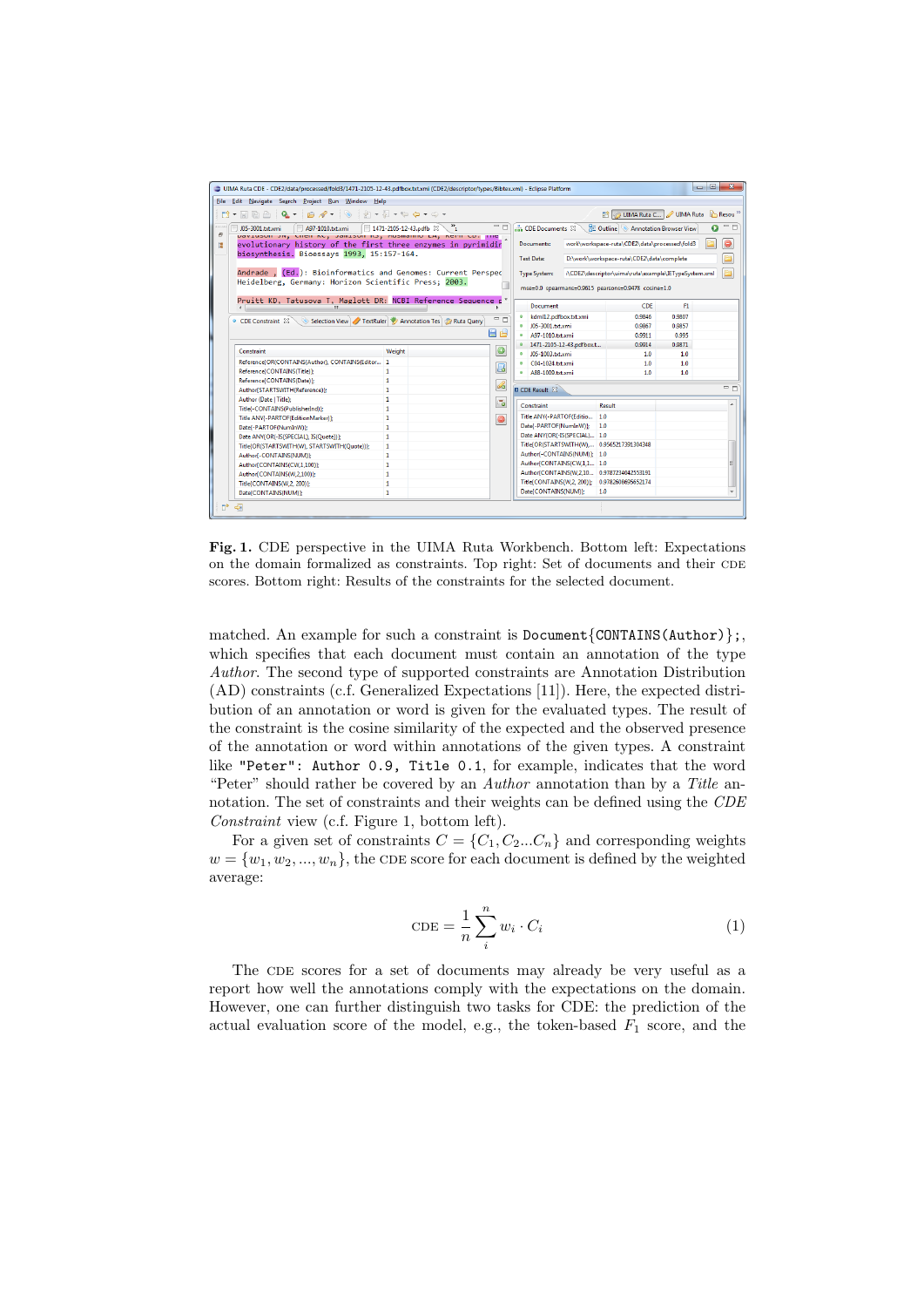prediction of the quality ranking of the documents. While the former task can give answers how good the model performs or whether the model is already good enough for the application, the latter task provides a useful tool for introspection: Which documents are poorly labeled by the model? Where should the model be improved? Are the expectations on the domain realistic? Due to the limited expressiveness of the aggregation function, we concentrate on the latter task. The CDE scores for the annotated documents are depicted in the CDE Documents view (c.f. Figure 1, top right). The result of each constraint for the currently selected document is given in the *CDE Results* view (c.f. Figure 1, bottom right).

The development of the constraints needs to be supported by tooling in order to achieve an improved prediction in the intended task. If the user extends or refines the expectations on the domain, then a feedback whether the prediction has improved or deteriorated is very valuable. For this purpose, the framework provides functionality to evaluate the prediction quality of the constraints itself. Given a set of documents with gold annotations, the CDE score of each document can be compared to the actual  $F_1$  score. Four measures are applied to evaluate the prediction quality of the constraints: the mean squared error, the Spearman's rank correlation coefficient, the Pearson correlation coefficient and the cosine similarity. For optimizing the constraints to approximate the actual  $F_1$  score, the Pearson's  $r$  is maximized, and for improving the predicted ranking, the Spearman's  $\rho$  is maximized. If documents with gold annotations are available, then the  $F_1$  scores and the values of the four evaluation measures are given in the CDE Documents view (c.f. Figure 1, top right).

#### 4 Case Study

The usability and advantages of the presented work are illustrated with a simple case study concerning the segmentation of scientific references, a popular domain for evaluating novel information extraction models. In this task, the information extraction model normally identifies about 12 different entities of the reference string, but in this case study we limited the relevant entities to *Author*, Title and Date, which are commonly applied in order to identify the cited publication.

In the main scenario of the case study, we try to estimate the extraction quality of a set of UIMA Ruta rules that shall identify the Author, Title and Date of a reference string. For this purpose, we define constraints representing the background knowledge about the domain for this specific set of rules. Additionally to this main setting of the case study, we also measure the prediction of the constraints in two different scenarios: In the first one, the documents have been labeled not by UIMA Ruta rules, but by a CRF model [10]. The CRF model was trained with a limited amount of iterations in a 5-fold manner. In a second scenario, we apply the UIMA Ruta rules on a set of documents of a different distribution including unknown style guides.

Table 1 provides an overview of the applied datasets. We make use of the references dataset of [9]. This data set is homogeneously divided in three subdatasets with respect to their style guides and amount of references, which are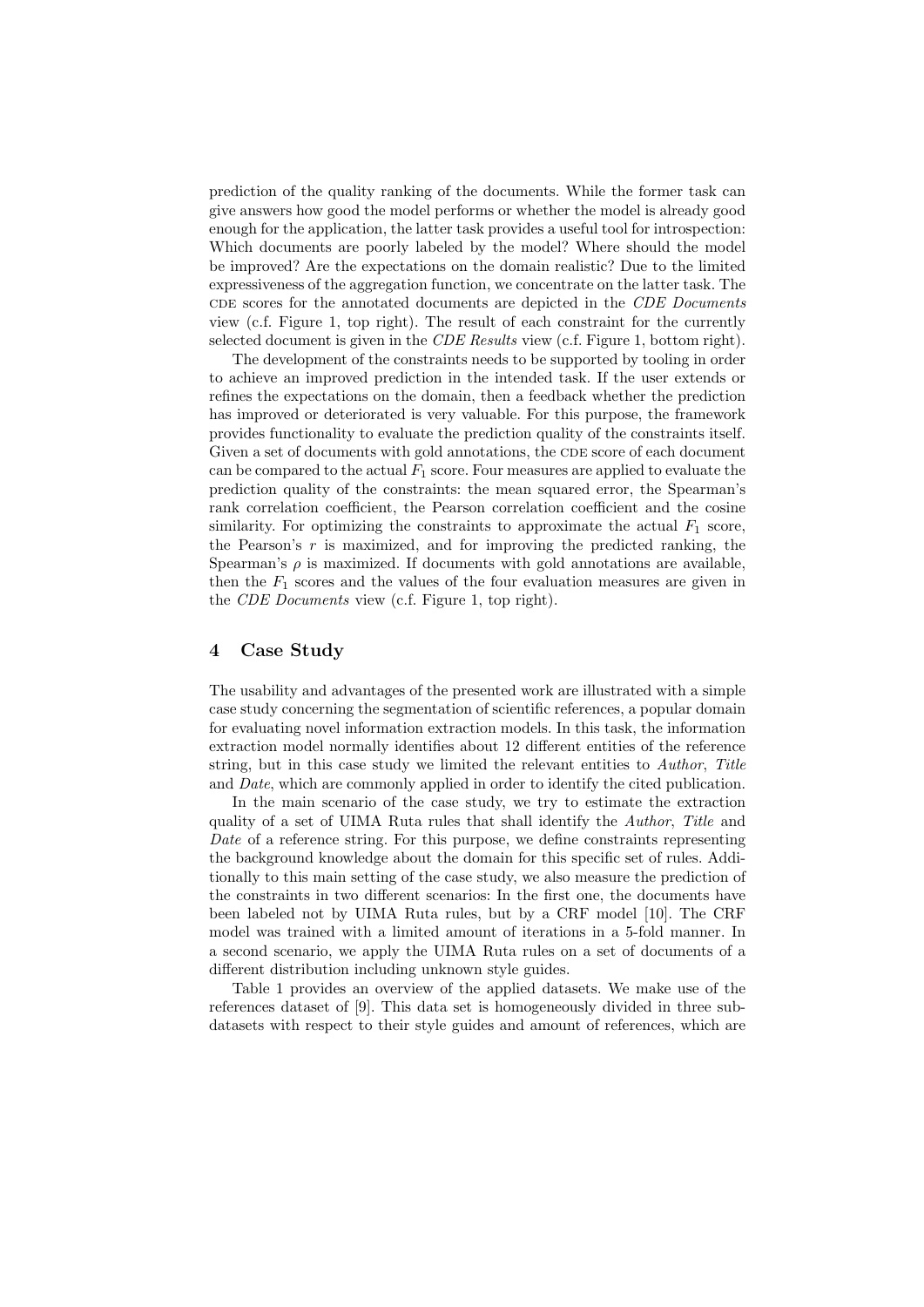Table 1. Overview of utilized datasets.

 $D_{\text{ruta}}$  219 references in 8 documents used to develop the set of UIMA Ruta rules.

- $D_{dev}$  192 references in 8 documents labeled by the UIMA Ruta rules and applied for developing the constraints.
- $D_{test}$  155 references in 7 documents labeled by the UIMA Ruta rules and applied to evaluate the constraints.
- $D_{crf}$   $D_{ruta}$ ,  $D_{dev}$  and  $D_{test}$  (566 references in 23 documents) labeled by a (5-fold) CRF model.
- $D_{gen}$  452 references in 28 documents from a different source with unknown style guides labeled by the UIMA Ruta rules.

applied to develop the UIMA Ruta rules, define the set of constraints, and to evaluate the prediction of the constraints compared to the actual  $F_1$  score. The CRF model is trained on the partitions given in [9]. The last dataset  $D_{gen}$  consists of a mixture of the datasets CORA, CITESEERX and FLUX-CIM described in [3] generated by the rearrangement of [8].

Table 2. Overview of evaluated sets of constraints.

| $C_{ruta}$       | 15 RULE constraints describing general expectations for the entities<br>Author, Title and Date. The weight of each constraint is set to 1.                                  |
|------------------|-----------------------------------------------------------------------------------------------------------------------------------------------------------------------------|
| $C_{ruta+bib}$   | $C_{ruta}$ extended with one additional AD constraint covering the entity-<br>distribution of words extracted from Bibsonomy. The weight of each<br>constraint is set to 1. |
| $C_{ruta+5xbib}$ | Same set of constraints as in $C_{ruta+bib}$ , but the weight of the additional<br>AD constraint is set to 5.                                                               |

Table 2 provides an overview of the different sets of constraints, whose predictions are compared to the actual  $F_1$  score. First, we extended and refined a set of UIMA Ruta rules until they achieved an  $F_1$  score of 1.0 on the dataset  $D_{ruta}$ . Then, 15 RULE constraints  $C_{ruta}^5$  have been specified using the dataset  $D_{dev}$ . The definition of the UIMA Ruta rules took about two hours and the definition of the constraints about one hour. Additionally to the RULE constraints, we created an AD constraint, which consists of the entity distribution of words that occurred at least 1000 times in the latest Bibtex database dump of Bibson- $\text{omy}^6$ . The set of constraints  $C_{ruta + bib}$  and  $C_{ruta + 5xbib}$  combine both types of constraints with different weighting.

Table 3 contains the evaluation, which compares the predicted CDE score to the actual token-based  $F_1$  score for each document. We apply two different

<sup>5</sup> The actual implementation of the constraints as UIMA Ruta rules is depicted in Figure 1 (lower left part).

 $^6$  http://www.kde.cs.uni-kassel.de/bibsonomy/dumps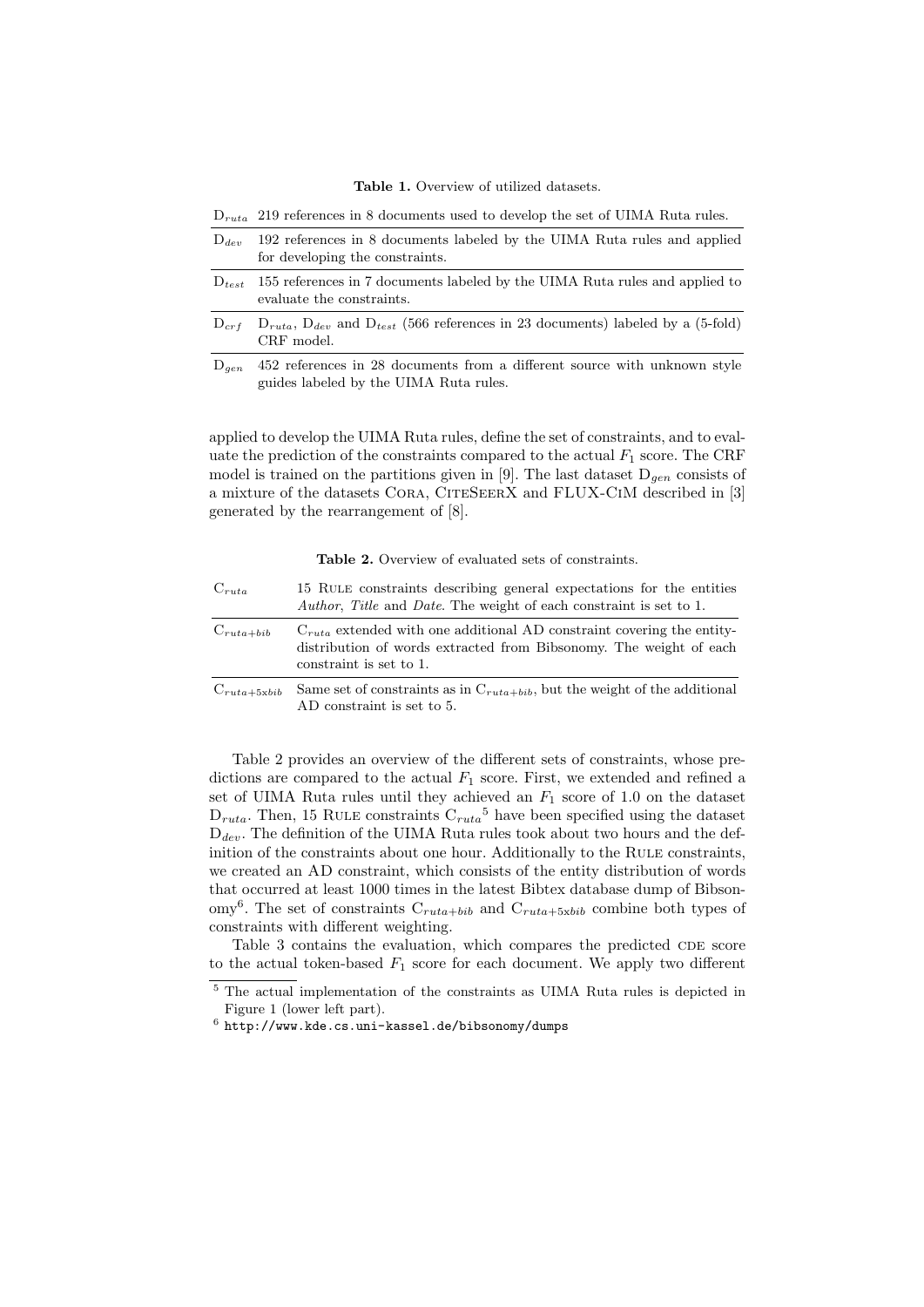**Table 3.** Spearman's  $\rho$  and Pearson's r given for the predicted CDE score (for each document) compared to the actual  $F_1$  score.

|               | $C_{ruta}$ |        | $C_{ruta+bib}$ |        | $C_{ruta+5xbib}$ |        |  |
|---------------|------------|--------|----------------|--------|------------------|--------|--|
| $\it Dataset$ | Ω          | r      | D              | r      | ρ                |        |  |
| $D_{dev}$     | 0.8708     | 0.9306 | 0.9271         | 0.9405 | 0.8051           | 0.6646 |  |
| $D_{test}$    | 0.9615     | 0.9478 | 0.9266         | 0.8754 | 0.8154           | 0.6758 |  |
| $D_{crf}$     | 0.6793     | 0.7881 | 0.7429         | 0.8011 | 0.7117           | 0.7617 |  |
| $D_{gen}$     | 0.7089     | 0.8002 | 0.7724         | 0.8811 | 0.8150           | 0.9504 |  |

correlation coefficients for measuring the quality of the prediction: Spearman's  $\rho$ gives an indication about the ranking of the documents and Pearson's r provides a general measure of linear dependency.

Although the expectations defined by the sets of constraints are limited and quite minimalistic covering mostly only common expectations, the results indicate that they can be useful in any scenario. The results for dataset  $D_{dev}$  are only given for completeness since this dataset was applied to define the set of constraints. The results for the dataset  $D_{test}$ , however, reflect the prediction on unseen documents of the same distribution. The ranking of the documents was almost perfectly estimated with a Spearman's  $\rho$  of 0.9615<sup>7</sup>. The coefficients for the other scenarios  $D_{crf}$  and  $D_{gen}$  are considerably decreased, but the CDE scores are nevertheless very useful for an assessment of the extraction model's quality. The five worst documents in  $D_{gen}$  (including new style guides), for example, have been reliably detected. The results show that the AD constraints can improve the prediction, but do not exploit their full potential in the current implementation. The impact measured for the dataset  $D_{crf}$  is not as distinctive since the CRF model already includes such features and thus is able to avoid errors that are detected by these constraints. However, the prediction in the dataset  $D_{gen}$  is considerably improved. The UIMA Ruta rules produce severe errors in documents with new style guides, which are easily detected by the word distribution.

#### 5 Conclusions

This paper presented a tool for the UIMA community implemented in UIMA Ruta, which enables to estimate the extraction quality of arbitrary models on unseen documents. Its introspective report is able to improve the development of information extraction models already with minimal efforts. This is achieved by formalizing the background knowledge about the domain with different types of constraints. We have shown the usability and advantages of the approach in a case study about segmentation of references. Concerning future work, many prospects for improvements remain, for example a logistic regression model for

<sup>&</sup>lt;sup>7</sup> The actual CDE and  $F_1$  scores of  $D_{test}$  are depicted in Figure 1 (right part)